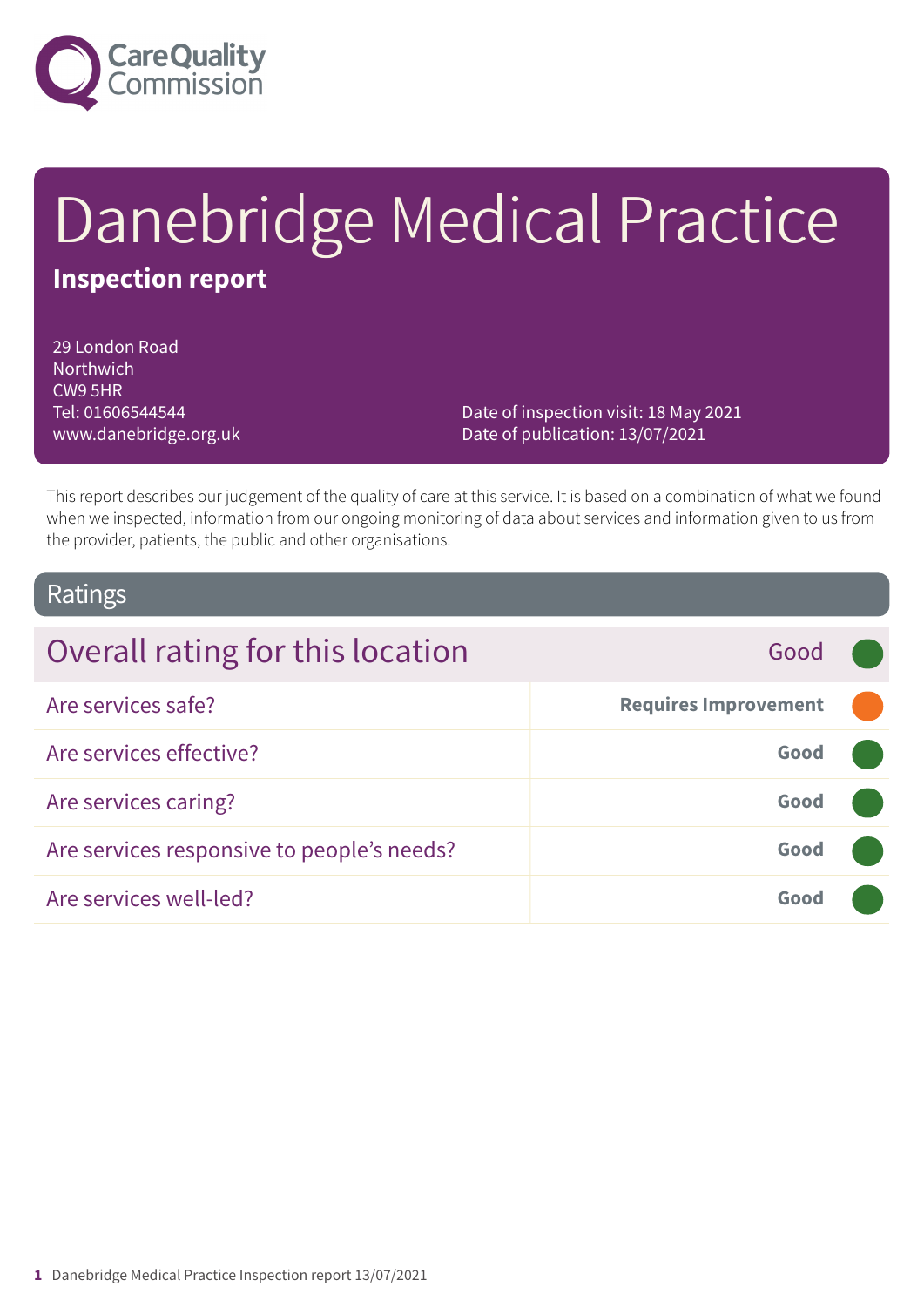# Overall summary

We carried out an announced inspection at Danebridge Medical Practice on 12 and 18 May 2021. Overall, the practice is rated as Good.

The ratings for each key question: -

Safe - Requires improvement

Effective - Good

Well-led - Good

Following our previous inspection on 19 February 2019, the practice was rated Requires Improvement overall. It was rated Requires Improvement for providing Safe and Well-led services and Good for providing Effective, Caring and Responsive services.

The full reports for previous inspections can be found by selecting the 'all reports' link for Danebridge Medical Practice on our website at www.cqc.org.uk

### **Why we carried out this inspection**

This inspection was a focused follow-up review of information which included a site visit to follow up on:

- Breaches of regulations and 'shoulds' identified in the previous inspection
- Ratings for Responsive and Caring were carried forward from the previous inspection.

#### **How we carried out the inspection**

Throughout the pandemic CQC has continued to regulate and respond to risk. However, taking into account the circumstances arising as a result of the pandemic, and in order to reduce risk, we have conducted our inspections differently.

This inspection was carried out in a way which enabled us to spend a minimum amount of time on site. This was with consent from the provider and in line with all data protection and information governance requirements.

This included:

- Conducting staff interviews using video conferencing
- Conducting an interview of Patient Participation Group members using video conferencing
- Completing clinical searches on the practice's patient records system and discussing findings with the provider
- Reviewing patient records to identify issues and clarify actions taken by the provider
- Requesting evidence from the provider
- A site visit which included a review of records and discussion with staff

### **Our findings**

We based our judgement of the quality of care at this service on a combination of:

**2** Danebridge Medical Practice Inspection report 13/07/2021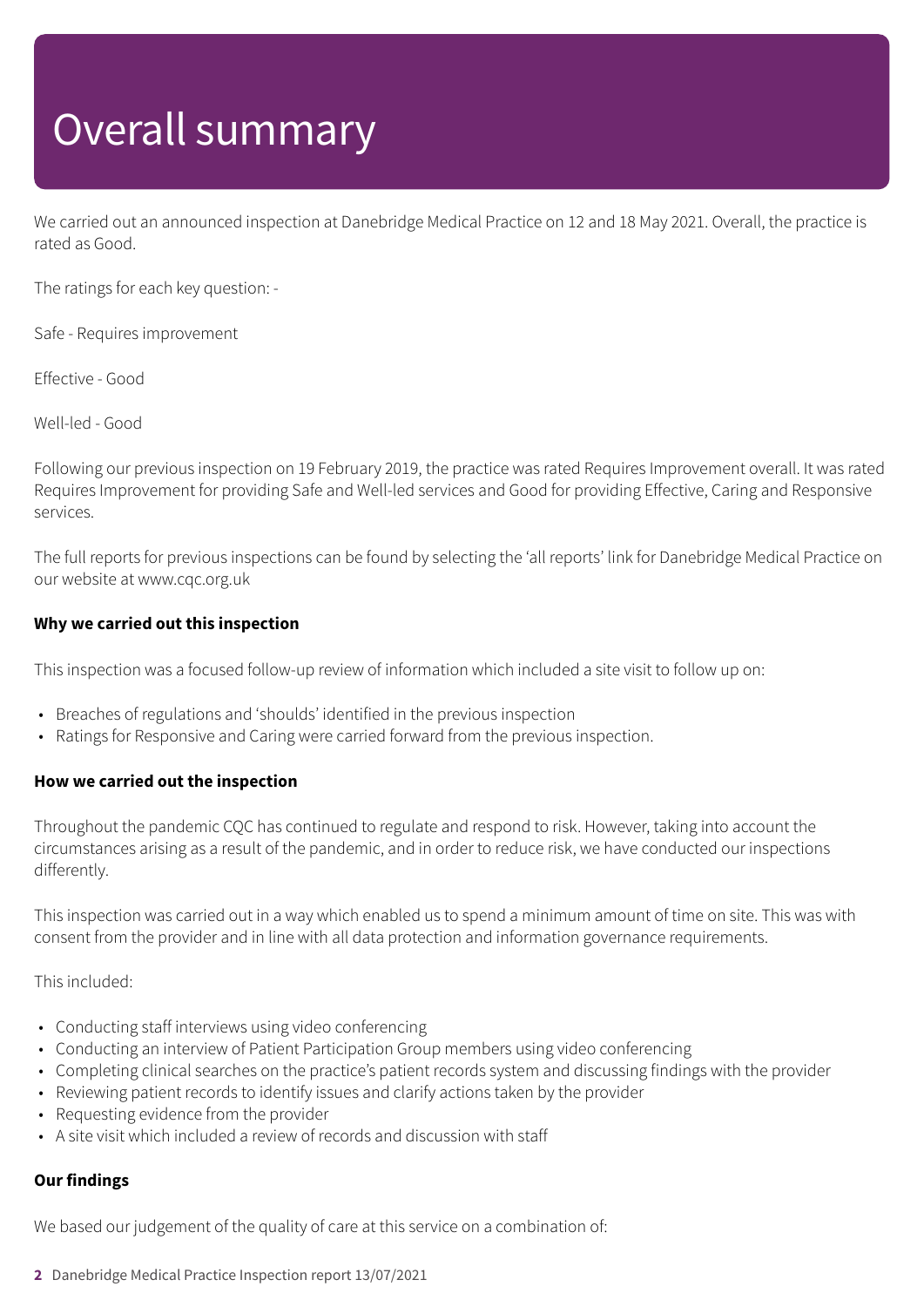# Overall summary

- what we found when we inspected
- information from our ongoing monitoring of data about services and
- information from the provider, patients, the public and other organisations.

We have rated this practice as Good overall and Requires improvement for the safe key question and population group People with long-term conditions.

We rated the practice as Requires Improvement for providing Safe services because:

- Improvements were needed to the management of medication to ensure patient safety.
- Improvements were needed to the system for identifying patients with long-term conditions to ensure they received appropriate monitoring of their health needs.

We rated the practice as Requires Improvement for People with long-term conditions because:

• Improvements were needed to the system for identifying patients with long-term conditions to ensure they received appropriate monitoring of their health needs.

### We found that:

- The provider had taken action to improve the service provided following the last inspection.
- There were clear systems in place for managing complaints and significant events and ensuring learning was communicated.
- The recruitment processes had been improved and the practice had clear systems, practices and processes to keep people safe and safeguarded from abuse.
- The provider had put in place a system to identify issues that needed to be reported to CQC.
- There was an effective system for monitoring the training needs of clinicians and all staff and ensuring any training gaps were addressed.
- The provider had reviewed the system for monitoring blood results to ensure these were reviewed in a timely manner.
- Improvements had been made to the management of some medications, such as high-risk drugs.
- The provider had an improved programme of quality improvement and used information about care and treatment to make improvements.
- The provider had adjusted how it delivered services to meet the needs of patients during the COVID-19 pandemic. This included regular communication with staff to ensure they knew about changes and felt supported.
- Improvements had been made to monitor the systems to refer patients with suspected cancer to hospital, to ensure prescriptions were managed securely and monitor medication taken on home visits.
- Improvements had been made to infection control practices.
- The provider encouraged a culture to provide good quality care to patients.
- Staff felt well supported and were clear about their roles and responsibilities.
- Improvements had been made to ensure there was better communication with staff. Daily briefings were held which were then communicated to all staff by email.

We found breaches of regulations. The provider **must**:

• Ensure care and treatment is provided in a safe way to patients.

We also found the provider **should**:

**3** Danebridge Medical Practice Inspection report 13/07/2021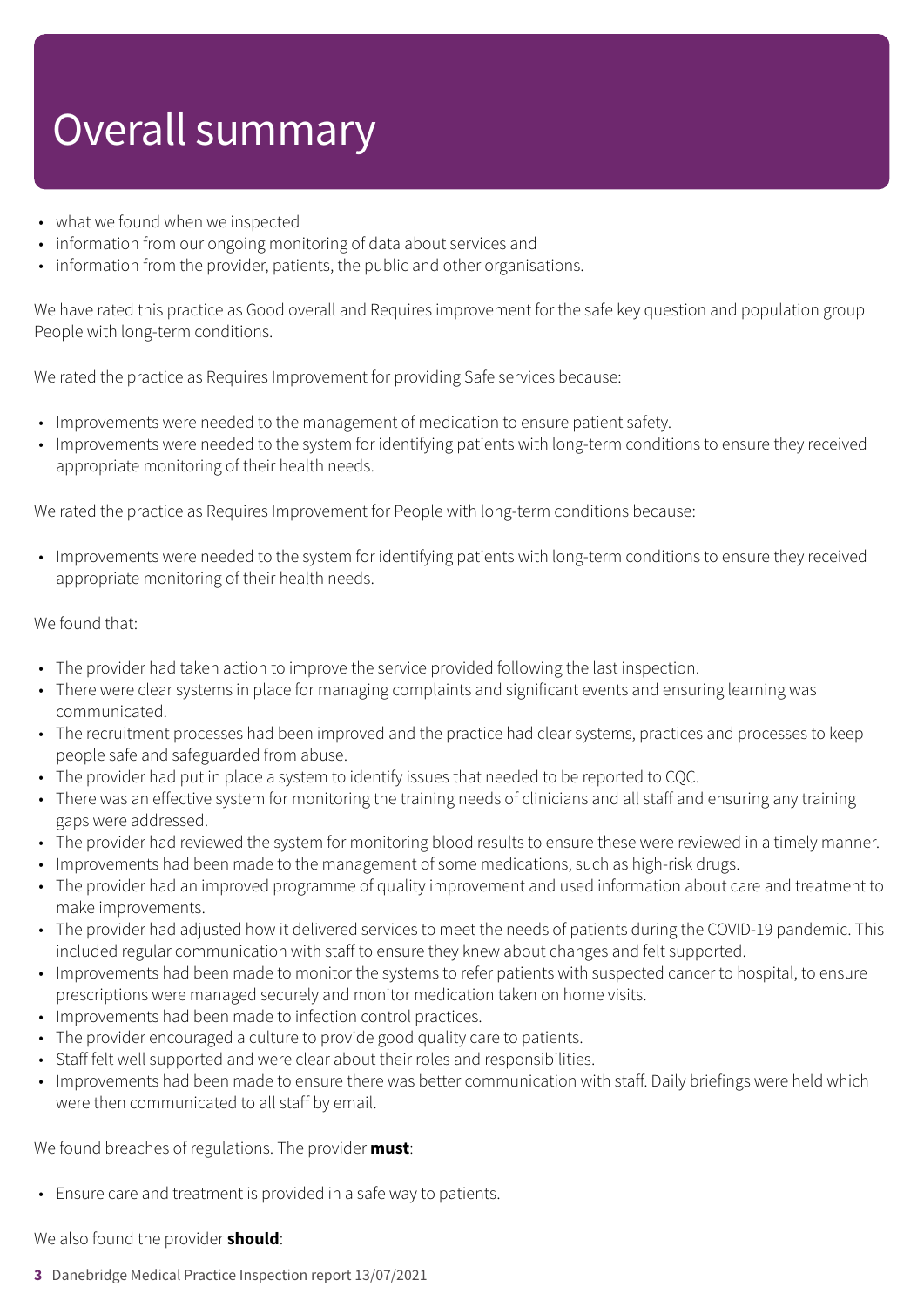# Overall summary

- Record a risk assessment to determine the range of emergency medicines held at the practices.
- Record the monitoring undertaken of the prescribing competence of non-medical prescribers.
- Clarify the protocol for managing blood results to indicate which staff are responsible for actions.
- Establish a system to check Do Not Attempt Cardiopulmonary Resuscitation (DNACPR) decisions document all the required information.
- Put in place a procedure for the safe use of oxygen to support the risk assessment.
- Keep the legionella risk assessments under review to address the actions indicated.
- Ensure that a record is made of in-house checks of the fire safety systems.

#### **Details of our findings and the evidence supporting our ratings are set out in the evidence tables.**

#### **Dr Rosie Benneyworth** BM BS BMedSci MRCGP

Chief Inspector of Primary Medical Services and Integrated Care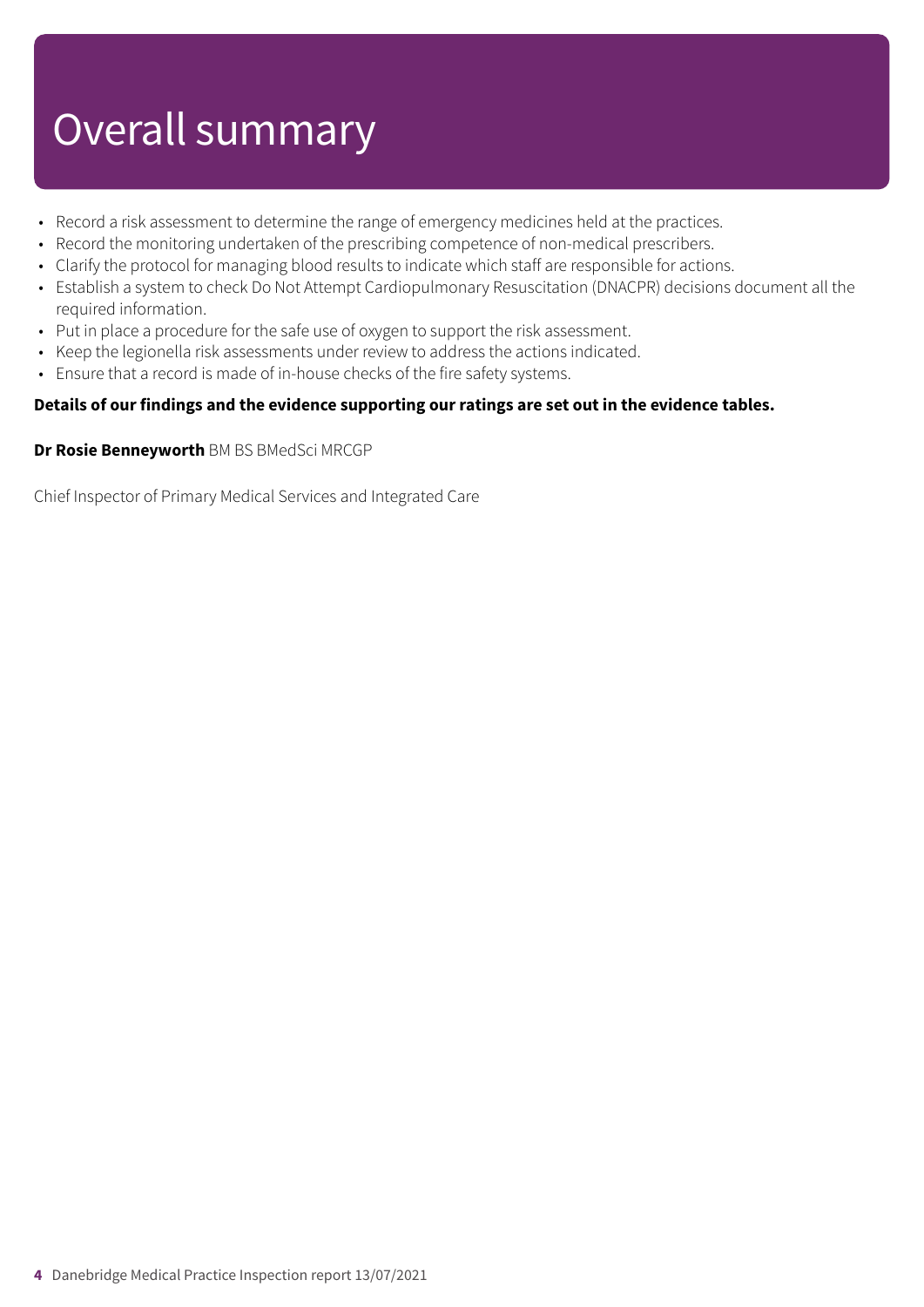### Population group ratings

| <b>Older people</b>                                                        | Good                        |  |
|----------------------------------------------------------------------------|-----------------------------|--|
| <b>People with long-term conditions</b>                                    | <b>Requires Improvement</b> |  |
| <b>Families, children and young people</b>                                 | Good                        |  |
| Working age people (including those recently retired and<br>students)      | Good                        |  |
| People whose circumstances may make them vulnerable                        | Good                        |  |
| People experiencing poor mental health (including people<br>with dementia) | Good                        |  |

### Our inspection team

Our inspection team was led by a CQC lead inspector who spoke with staff using video conferencing facilities and undertook a site visit. The team included a second CQC inspector who spoke with staff using video conferencing facilities and a GP specialist advisor who spoke with staff using video conferencing facilities and completed clinical searches and records reviews without visiting the location.

### Background to Danebridge Medical Practice

Danebridge Medical Practice is located in Northwich at:

29 London Road

Northwich

Cheshire

CW9 5HR

The practice has two branch surgeries, Kingsmead Medical Centre and Sandiway Surgery, located at

2 Kingsmead

Regency Way

Northwich

Cheshire

CW9 8UW

Sandiway Surgery

1A Weaverham Road

Sandiway

Northwich

CW8 2NJ

During this inspection we visited Danebridge Medical Practice.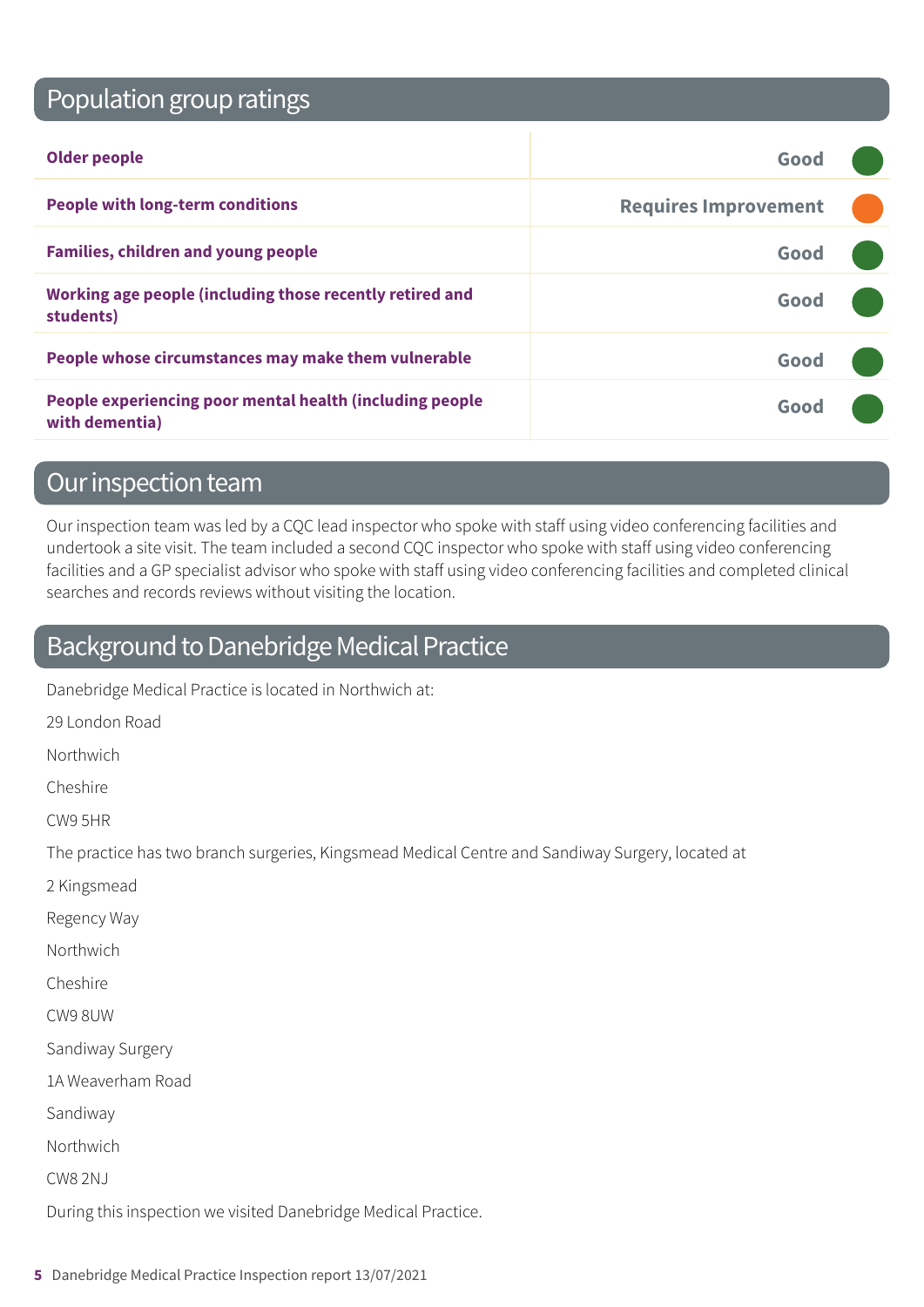The provider is registered with CQC to deliver the Regulated Activities; diagnostic and screening procedures, family planning, maternity and midwifery services and treatment of disease, disorder or injury and surgical procedures.

The practice is situated within the Cheshire Clinical Commissioning Group (CCG) and delivers General Medical Services (GMS) to a patient population of about 24,949. This is part of a contract held with NHS England. The practice is part of Northwich Primary Care Network.

The practice has a team of eight partner GPs. There are also nine salaried GPs and four GP Registrars (a registrar is a qualified doctor who is training to become a GP through a period of working and training in a practice). The practice has a team of seven nurses and a nurse manager (who is also qualified to prescribe medication). There are three health care assistants, one trainee health care worker and a health care co-ordinator, two clinical pharmacists, a pharmacy technician, a muscular skeletal practitioner and a paramedic. Clinicians are supported by the practice manager/ business manager, human resources manager, IT manager, reception manager and reception and administrative staff. The practice had a contract with two self-employed counsellors to provide a service to patients.

Due to the enhanced infection prevention and control measures put in place since the pandemic and in line with the national guidance, most GP appointments were telephone consultations.

The practice offers services from both a main practice and the two branch surgeries. As a result of the pandemic Sandiway Surgery was closed until September 2020 and currently only provides a service to extremely clinically vulnerable patients who need to see a GP face to face. Kingsmead Medical Centre is the designated Covid 19 vaccination site for Northwich PCN and provides a reduced service when the vaccination clinics are in operation. Danebridge Medical Practice offers extended access every Monday and Tuesday. South Cheshire and Vale Royal GPs were also offering extended hours appointments at selected practices known as GP Hubs. These appointments are available to any registered patients from any practice within the boundaries of South Cheshire and Vale Royal. Out of hours services are accessed by calling 111.

The National General Practice Profile states that 98% of the practice population is from a white background.

The Quality Outcomes Framework (March 2020) shows that the practice has a similar prevalence of patients with long-term conditions to practices in the Cheshire Clinical Commissioning Group and to other practices nationally.

Information published by Public Health England report deprivation within the practice population group as 9 on a scale of 1 to 10. Level one represents the highest levels of deprivation and level 10 the lowest.